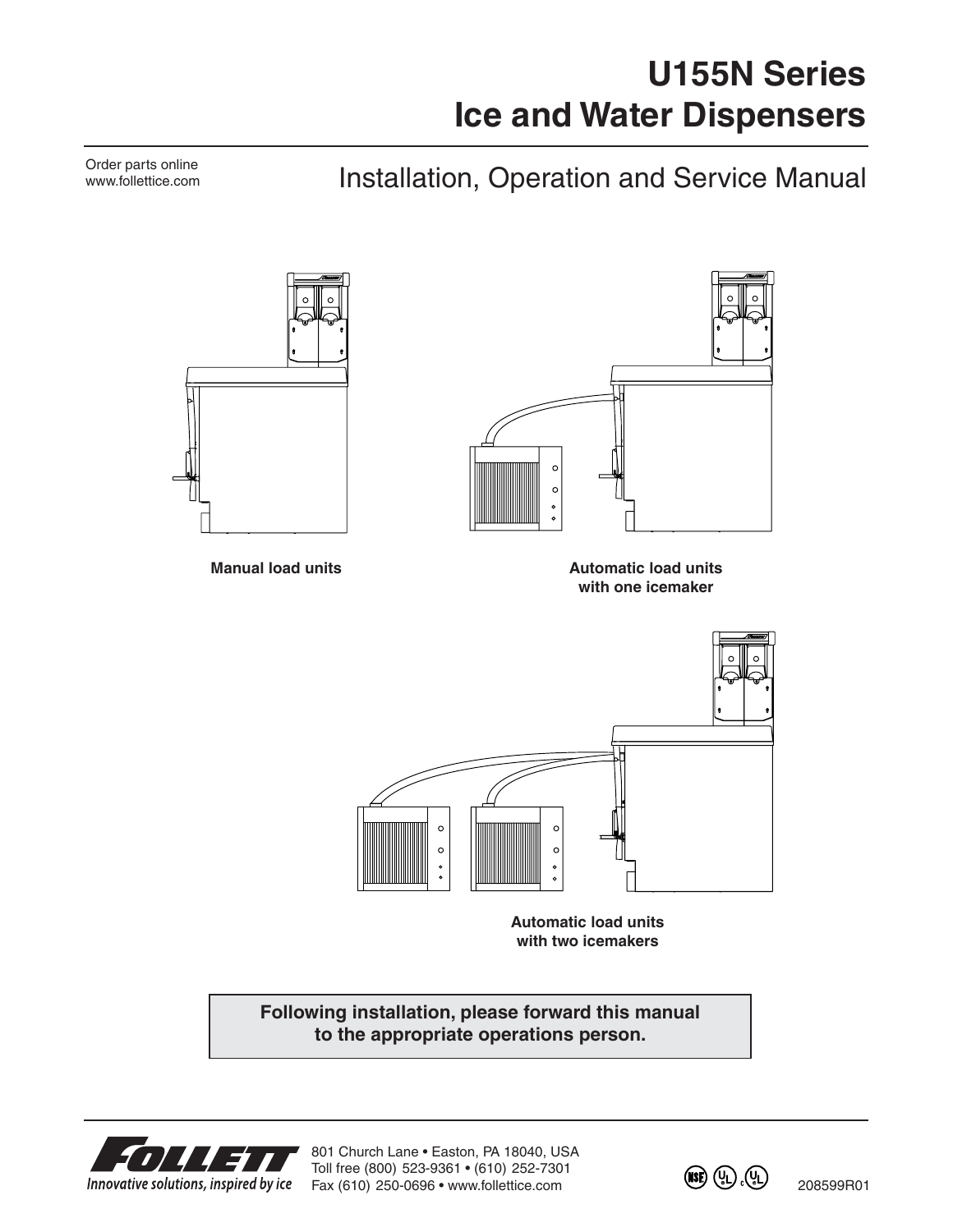# **Contents**

|                                 | 3  |
|---------------------------------|----|
|                                 | 3  |
|                                 | 3  |
|                                 | 6  |
|                                 | 7  |
|                                 | 7  |
|                                 | 8  |
|                                 | 9  |
|                                 | 9  |
|                                 | 9  |
|                                 |    |
|                                 | 12 |
|                                 | 12 |
|                                 | 13 |
| Dispenser troubleshooting guide | 14 |
|                                 | 15 |
|                                 | 15 |
|                                 | 16 |
|                                 | 17 |
|                                 | 18 |
|                                 | 19 |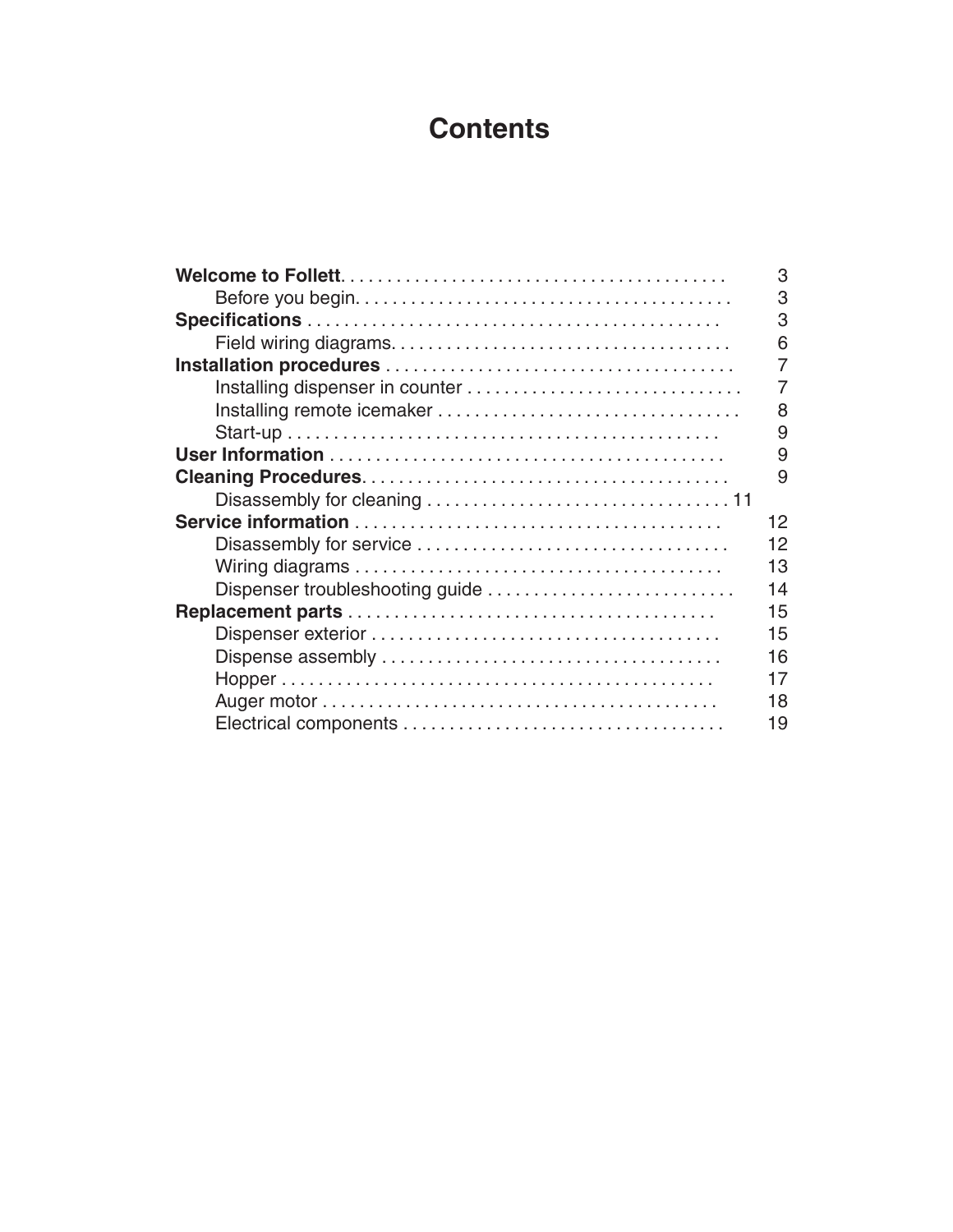# **Welcome to Follett**

Follett ice and water dispensers enjoy a well-deserved reputation for excellent performance, long-term reliability and outstanding after-the-sale support. To ensure that this dispenser delivers that same degree of service, we ask that you take a moment to review this manual before beginning the installation of the dispenser. Should you have any questions or require technical help at any point, please call our technical service group toll free at (800) 523-9361 or (610) 252-7301.

### **Before you begin**

- After uncrating and removing all packing material, inspect the equipment for concealed shipping damage. If damage is found, notify the shipper immediately and contact Follett Corporation so that we can help in the filing of a claim, if necessary.
- Check your paperwork to determine which model you have. Follett model numbers are designed to provide information about the type and capacity of Follett ice dispensing equipment. Following is an explanation of the different model numbers in the U155 series.



#### **Important cautions**

- Storage area of dispenser contains mechanical, moving parts. Keep hands and arms clear of this area at all times. If access to this area is required, power to unit must be disconnected first.
- **Follett manual load dispensers can accommodate most cube/cubelet ices up to 1" square, or Follett compressed nugget ice. Crushed, flake, bagged, nugget or congealed ice cannot be used. Use of these ices can jam dispenser and void warranty. Separate any "waffle-like" sections of cubes before adding to dispenser. For ice compatibility questions, please call Follett customer service toll free at (800) 523-9361 or (610) 252-7301.**
- **•** Follett recommends use of an activated carbon filter for units equipped with icemakers.
- Ice is slippery. Maintain counters and floors around dispenser in a clean and ice-free condition.
- Ice is food. Follow recommended cleaning instructions to maintain cleanliness of delivered ice.

# **Specifications**

### **Electrical**

**Each icemaker and dispenser requires separate circuit with electrical disconnect within 10 feet (6m). Equipment ground required. Standard electrical** - 115V, 60Hz, 1 phase. Max. fuse dispenser – 15 amps; each icemaker – 20 amps

| <b>Model</b><br>number | <b>Icemaker</b><br>amperage | <b>Dispenser</b><br>amperage |
|------------------------|-----------------------------|------------------------------|
| U155N                  |                             | 2.4 amps                     |
| U155NR400A/W           | $11.0 \text{ amps}$         | 2.4 amps                     |
| U155NR800A/W           | 11.0 amps ea (2)            | 2.4 amps                     |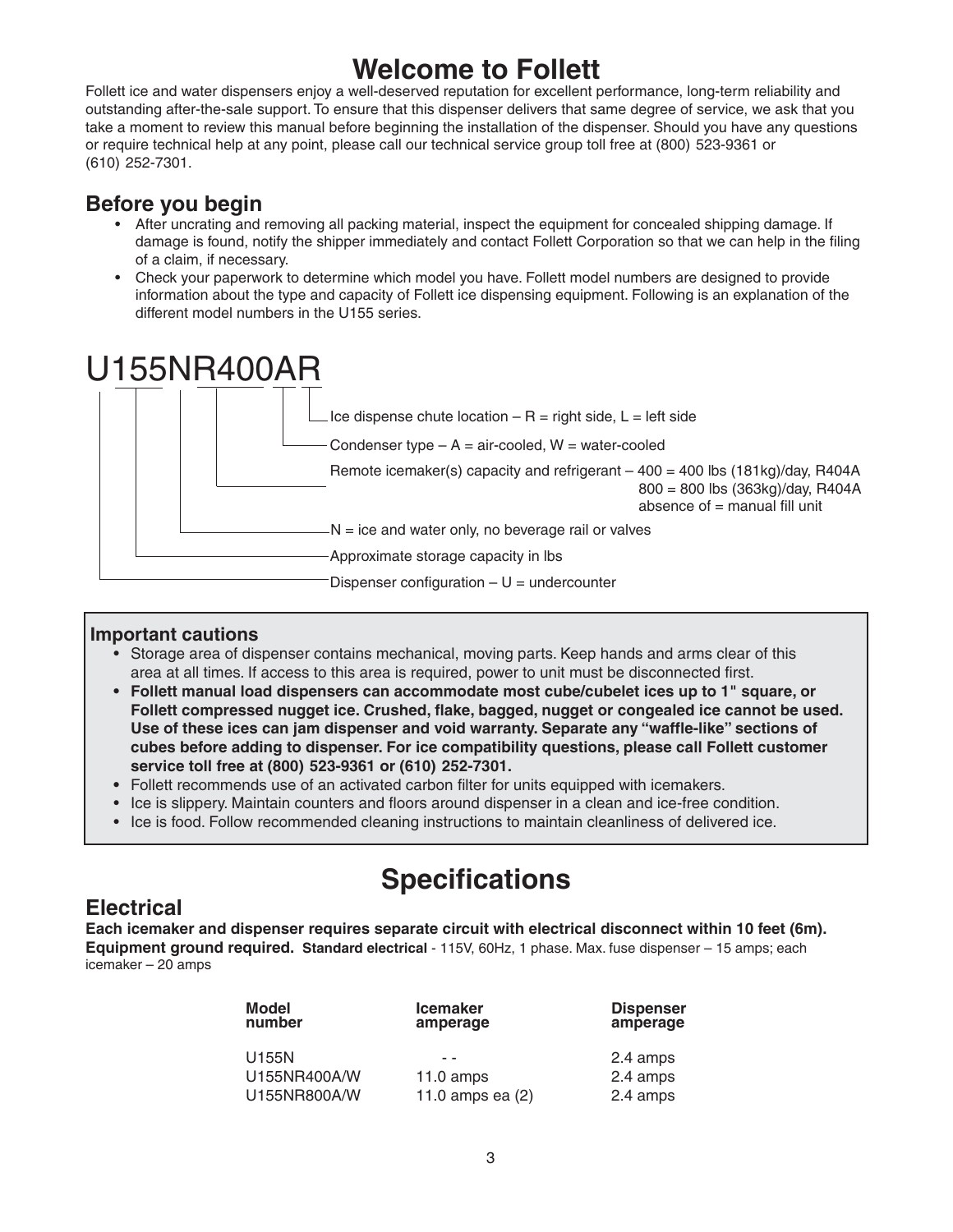# **Plumbing**

**Dispenser** 3/4" PVC slip joint for hopper drain 3/4" PVC pipe nipple for beverage drain pan 3/8" ID red line tubing for water in

- **Note**: Drains should be hard piped and insulated. Maintain at least 1/4" per foot (6mm per 304mm run) slope on drain line run.
- **Icemaker** Refer to Icemaker Installation Manual packed with icemaker
	- 1/4" FPT water in
	- 1/2" MPT drain

3/8" FPT condenser inlet (water-cooled condenser only)

1/2" FPT condenser drain (water-cooled condenser only)

Water disconnect within 10 feet (3m) of dispenser is suggested for automatic load units.

### **Clearance and access information**

- 51" (1296mm) above counter
- 12" (305mm) on side opposite tower, below counter
- Counter front or rear panel must be removable for service access to both sides of dispenser and icemaker(s), if any
- Below counter access to drain clean-out required on utility side of dispenser

#### **Side view - right hand dispenser Front view (side opposite dispense tower)**

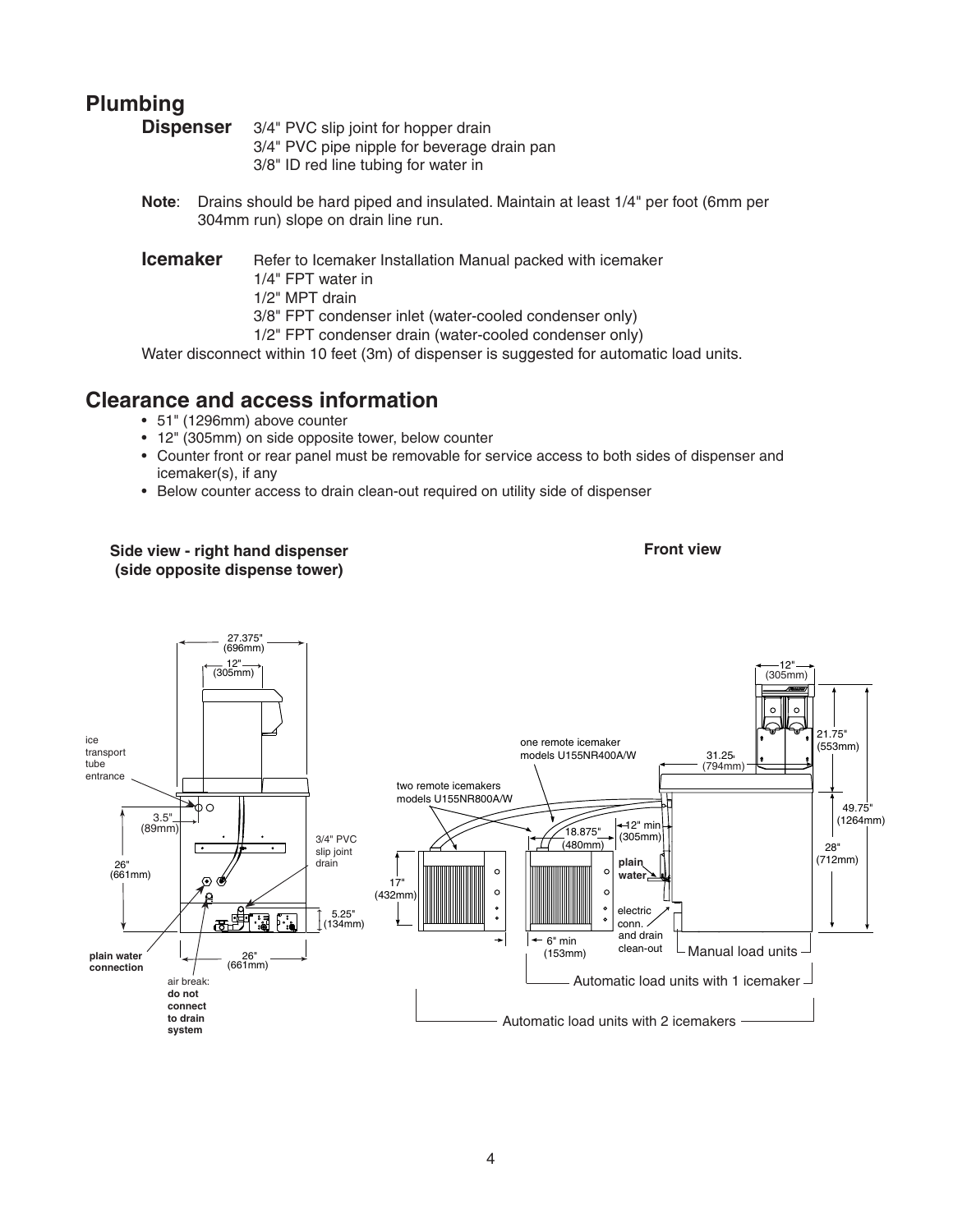#### **Electrical hookup information**

| <b>Model</b> | <b>Electrical Connection</b>                                                                                          | Circuit(s) required                                                                    |
|--------------|-----------------------------------------------------------------------------------------------------------------------|----------------------------------------------------------------------------------------|
| U155N        | Hard-wiring of dispenser<br>required.                                                                                 | 115V, 60Hz, 1 phase<br>Max. fuse dispenser - 15 amps.                                  |
| U155NR400A/W | Dispenser power - hard wiring<br>required.<br>Bin signal – cord and plug<br>supplied.                                 | 115V, 60Hz, 1 phase<br>(2) circuits required<br>Dispenser - 15 amps max. fuse<br>size. |
|              | $\overline{\text{leemaker}}$ - cord and $\overline{\text{plug}}$<br>$\bullet$<br>supplied on power and bin<br>signal. | Icemaker - 20 amps max. fuse<br>size.                                                  |
| U155NR800A/W | Dispenser power - hard wiring<br>required.<br>Bin signal – cord and plug<br>supplied.                                 | 115V, 60Hz, 1 phase<br>(3) circuits required<br>Dispenser - 15 amps max. fuse<br>size. |
|              | $\overline{\text{Icemaker} - \text{cord}}$ and $\overline{\text{plug}}$<br>supplied on power and bin<br>signal.       | $(2)$ icemakers $-20$ amps max.<br>fuse size each.                                     |

*Note: equipment must be wired according to local and NEC codes.*

**Attention – Should local codes require a hard-wired connection and/or shielded wiring, eliminate the cord(s) and plug(s) and follow the appropriate field wiring diagram on the following page.**

**!**

 **See icemaker Installation and Operation manual for recommended junction box preparation of hard-wired remote icemaker(s).**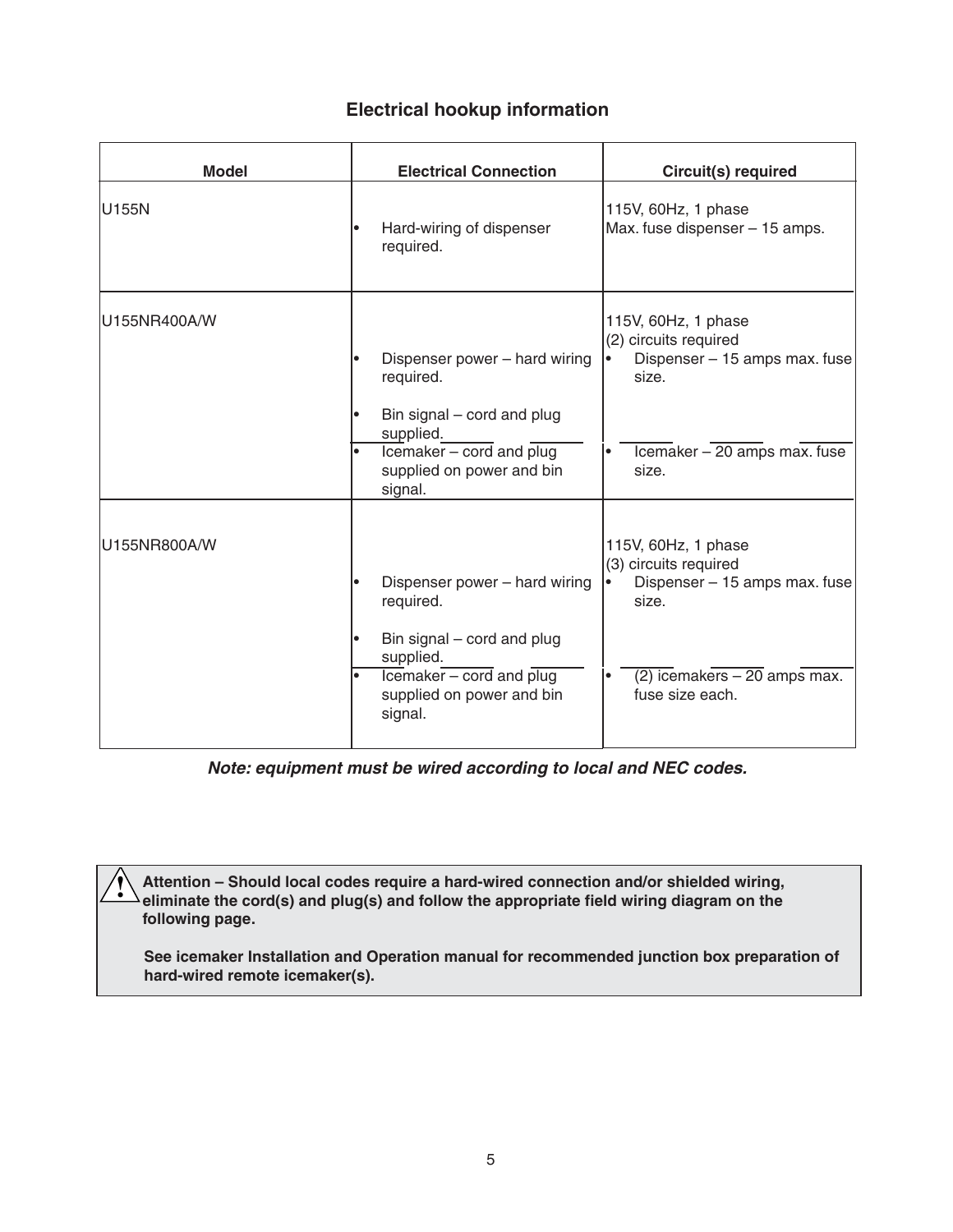# **Field wiring diagrams**

#### **Manual load units**

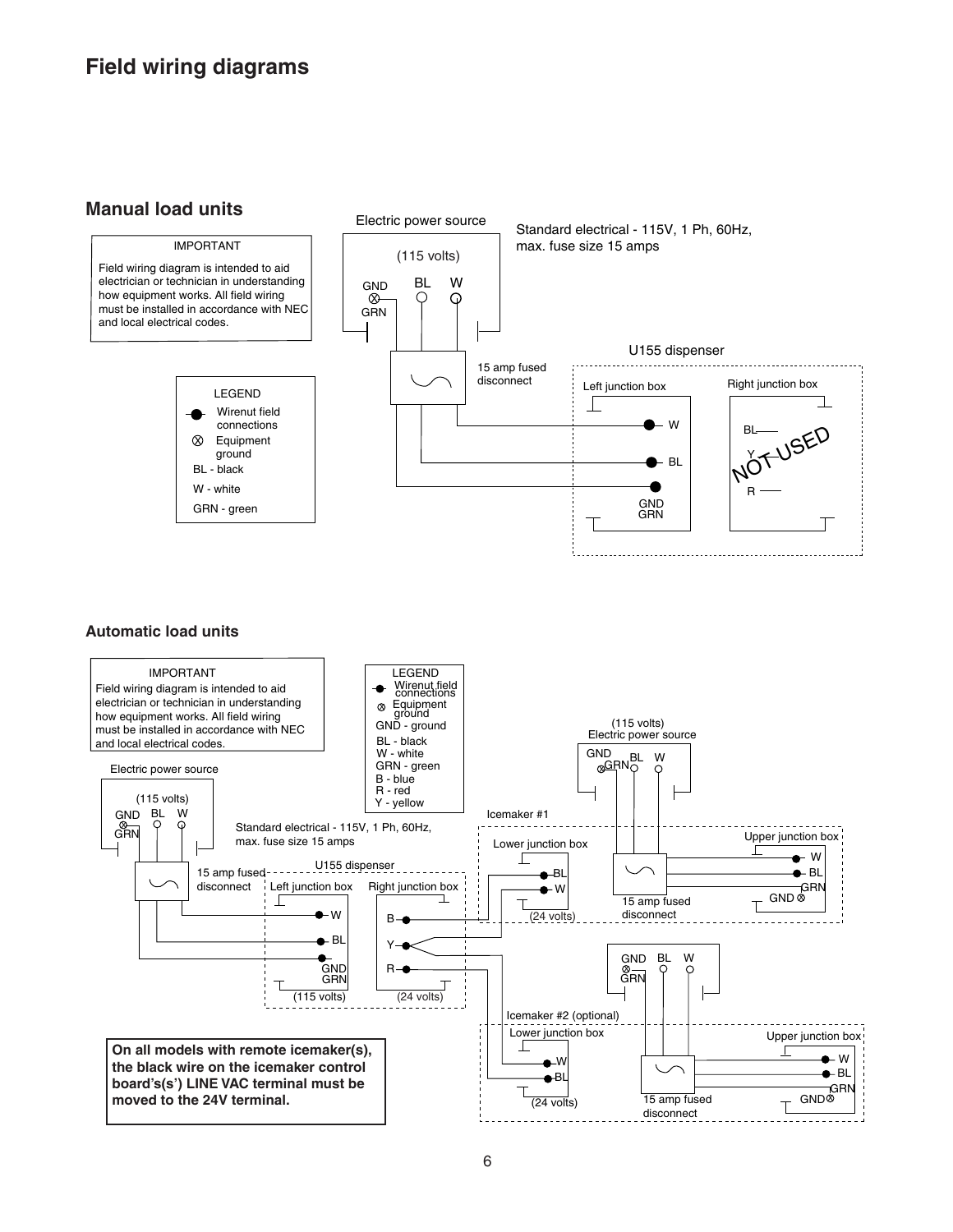# **Installation**

### **Installing U155 dispenser in counter**

**!**

**All U155 dispensers must be installed level in both directions and supported from below with 6" - 9" (153 – 229mm) adjustable leg accessory provided, or channels installed on site. DO NOT hang dispenser on flange. !**

- 1. Check that dispenser location meets all requirements in this manual and cut counter as shown.
- 2. Block up area below counter cut-out to support dispenser when lowered into place.
- 3. For automatic load dispensers, disconnect ice transport tube from bracket in storage area of dispenser. (Since this tube must be reinstalled in bracket after dispenser is dropped into counter, note how tube is held by bracket tabs before disconnecting.)
- 4. Carefully lower dispenser into counter until it rests on support blocks.
- 5. Adjust height from below until dispenser flange rests flush with counter.
- 6. Apply a bead approximately 1/4" (6mm) in diameter of NSF listed silicone sealant (Dow-Corning RTV-732 or equivalent) around perimeter of dispenser where it meets counter and smooth sealant to a 1/8" (4mm) radius.
- 7. Install a hard drain line, maintaining at least a 1/4" per foot (20mm per 1m) slope, and insulate line to prevent condensation.

**PVC pipe is suggested. Care must be taken in sweating any metal drain pipe used. Excessive heat applied while sweating metal pipe may melt plastic fitting on dispenser.**

8. Make electrical connections in accordance with applicable wiring diagrams provided, as well as NEC and local codes. Provide disconnects within 10 ft (3m) of dispenser and icemaker for servicing.

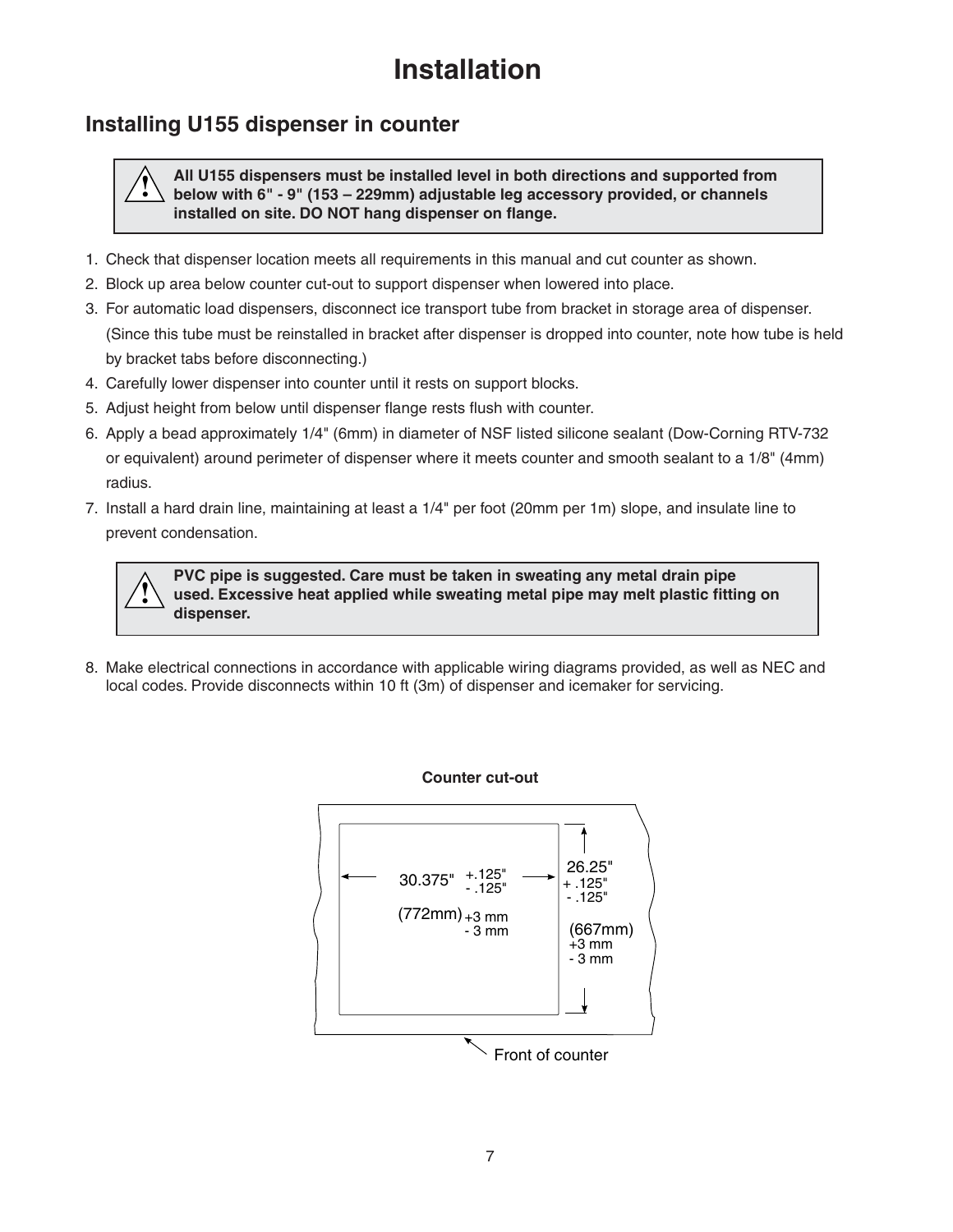### **Installing remote icemaker** (automatic load units only)

**Correct installation of remote icemaker(s) is critical to proper performance of icemaker and dispenser.** 

**Check to make sure bin signal on icemaker control board is switched to 24 volt connection.**

**Refer to installation manual packed with icemaker for important details on ice transport tube run, ventilation requirements and other installation requirements.**  *Failure to comply with instructions will void warranty.*

- 1. Position icemaker in desired location.
- 2. Push one end of ice transport tube(s) through hole(s) provided in side of dispenser.
- 3. Route tube into ice tube bracket inside dispenser and engage bracket tabs in holes located in end of ice transport tube(s). (See drawings below.)
- 4. Proceed with ice transport tube installation from dispenser to icemaker in compliance with instructions contained in icemaker installation manual packed with icemaker.

#### **Ice tube retainer bracket**

**!**



**Side view**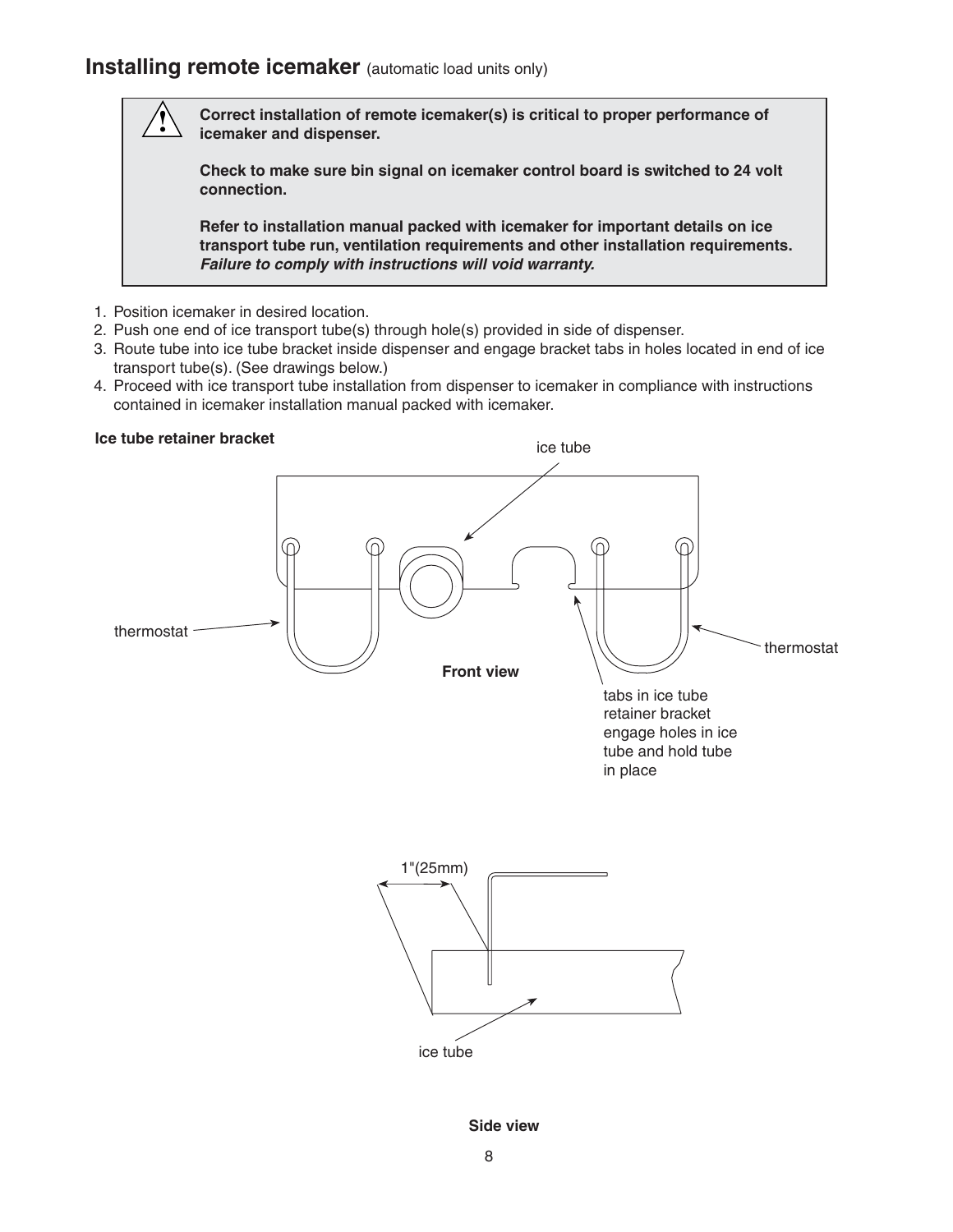### **To start-up and operate dispenser**

- 1. Follow detailed cleaning instructions in service manual before operating dispenser.
- 2. For manual load units, remove front drain pan or rear lid and fill storage area with compatible ice.

**Follett manual load dispensers can accommodate most cube/cubelet ices up to 1" square and Follett compressed nugget ice. Crushed, flake, nugget, bagged or congealed ice cannot be used. Use of these ices can jam dispenser and void warranty. Separate any "waffle-like" sections of cubes before adding to dispenser. For questions about ice compatibility, call Follett's customer service group toll free at (800) 523-9361 or (610) 252-7301. !**

- 3. Turn power switch located on control box to ON position.
- 4. For automatic fill units, follow detailed instructions in icemaker installation section of installation manual, then turn icemaker (bin signal) switch(es) located on control box to ON position and begin to make ice.
- 5. When dispenser has at least 6" (153mm) of ice in storage area, press "PUSH FOR ICE" lever or button to ensure that dispenser is operating properly.

 **Note:** If additional start-up information is needed, call Follett Corporation at (800) 523-9361.

# **User information**

#### **How the dispenser works**

Follett's U155N series ice and water dispensers are available in manual load configurations (using ice from another source) or automatic load configurations, fed from one or two Follett 400 lb (181kg)/day remote icemakers.

In all models, ice is stored below the counter in the dispenser storage area. When the dispense lever or button is pushed, the dispense motor is activated. This causes the wheel assembly in the storage area to turn, moving ice to the vertical auger assembly, which carries ice up to the dispense chute where it drops by gravity into the container.

In automatic load units, ice is manufactured in either one or two Follett remote icemakers. These icemakers may be located up to 20 ft (6m) away from the dispenser. As water freezes to the inside walls of the icemaker evaporator, a rotating stainless steel auger removes ice and carries it to the top of the evaporator assembly where it is compressed and extruded through an outlet port. The extruded ice is then pushed through the tube to the storage compartment of the dispenser. A level fill circuit maximizes fill in the storage area by rotating the wheel at intervals until the bin is completely filled. When the bin is filled, a bin stat shuts the icemaker off to avoid overfilling of the bin. The icemaker will restart after 20 minutes if the bin is calling for ice.

# **Cleaning**



**Warning: Always disconnect power before cleaning dispenser. !**

Using solutions below, clean and sanitize storage area and beverage lines before starting up unit and on a routine basis as noted below.

**Solution A: Prepare a cleaning solution (200 ppm of available chlorine content) of Ecolab Mikro-chlor Cleaner or equal chlorinated detergent. Cleaning solution temperature must be at 75˚ – 125˚F (24˚ to 52˚C).**

**Solution B: Prepare a sanitizing solution (50 ppm of available chlorine content) of Ecolab Mikro-chlor Cleaner or equal chlorinated detergent. Sanitizing solution temperature must be at 75˚ – 125˚F (24˚ to 52˚C).**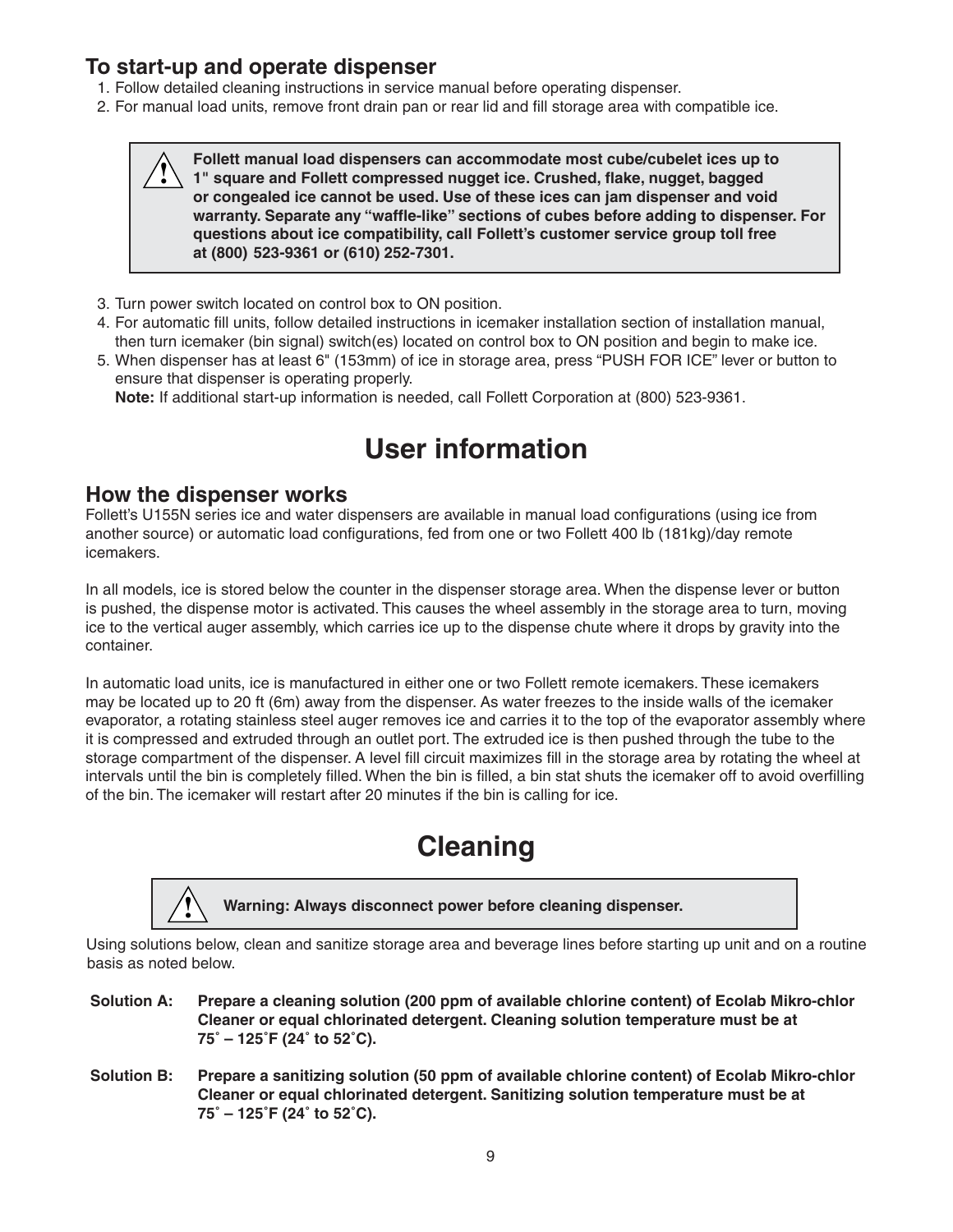### **Cleaning bin before use**

- 1. Wipe storage area with Solution A.
- 2. Rinse thoroughly with clear, potable water.
- 3. Wipe with Solution B to sanitize.

### **Periodic cleaning of dispenser**

#### **Recommended daily cleaning of drain pan**

**DO NOT run plastic parts (drain pan, dispense chute cover, dispense wheel) ! through a dishwasher.**

- 1. Remove all debris from drain pan.
- 2. Pour 1 gallon (4L) hot water into drain pan to keep drain lines clear.

#### **Recommended weekly cleaning**

- 1. Remove drain pan and grille and wash with Solution A. Rinse thoroughly.
- 2. Pour a solution of one cup (8oz/237ml) household bleach mixed with one gallon (3.8L) hot water into drain pan to help prevent algae growth in drain lines.

### **Recommended quarterly cleaning (every 3 months)**

**On push-button units, remove dispense switch from dispense chute cover ! before cleaning chute cover.**

- 1. Turn power switch to OFF position and remove top from dispenser.
- 2. Remove ice from storage area.
- 3. Remove dispense chute cover, chute, auger motor assembly, auger and auger tube (page 11).
- 4. Remove drain pan, grille, dispense wheel and cover plate (page 12).
- 5. Clean all components and bin storage area with Solution A, rinse thoroughly with clear water and sanitize with Solution B.
- 6. Remove clean-out plug from drain line tee on side opposite dispense tower and let bath drain.
- 7. Use a bottle brush to clean coil with Solution A, then rinse and sanitize with Solution B.
- 8. Reinstall clean-out plug in drain line tee.
- 9. Pour potable water into bath to submerge coil.

#### **Putting unit back in service after quarterly cleaning**

- 1. Reassemble components.
- 2. For manual load units, fill unit with an approved ice (see caution statement on page 3).
- 3. For automatic load units with R400A/W (R404A refrigerant) icemakers, turn bin signal switch(es) and dispenser power switch to ON position and allow storage area to fill.
- 4. Push dispense button or lever to test that dispenser is functioning properly.

### **Quarterly cleaning of icemaker system**

**Units equipped with icemakers require cleaning of icemaker system at least every three months, and more often if local water conditions dictate. Failure to clean icemaker system will result in decreased performance and potential damage to icemaker. Refer to Icemaker Operation and Service Manual.**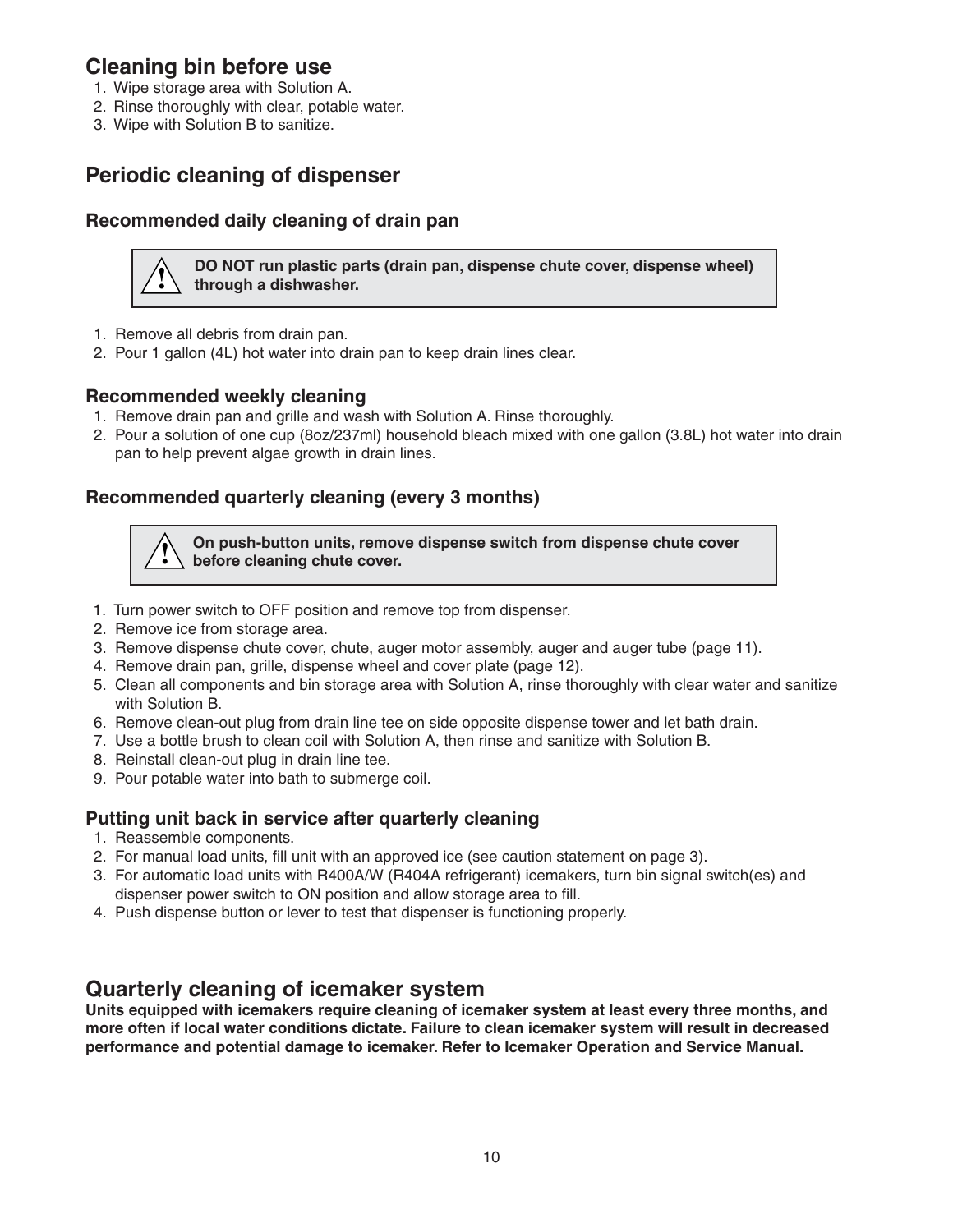# **Disassembly instructions for periodic cleaning**

### **Dispense chute cover removal**

- 1. Remove top cover.
- 2. Push chute cover up vertically to slip off holding tab.
- 3. After clearing tab, pull chute cover forward to remove.

#### **Dispense mechanism assembly removal**

- 1. Remove top cover.
- 2. Remove chute cover (see above).
- 3. Remove auger motor assembly (see above).
- 4. Remove quick release pins from the ice chutes and gates, then unplug wires from solenoids.
- 5. Lift dispense mechanism up and off auger tube.

### **Auger and auger tube removal**

#### **(Fig. 3)**

- 1. Remove auger motor and dispense mechanism assembly (see above).
- 2. Pull auger upward to clear auger tube.
- 3. Lift auger tube upward to clear dispenser top.
- 4. Slide tube and bearing plate through auger tube gasket.

#### **Dispense wheel removal**

- 1. Remove drain pan assembly and bin access cover.
- 2. Remove center thumbnut and threaded rod on dispense wheel assembly and lift wheel out front access opening.

#### **Auger motor assembly removal**

- 1. Remove top cover.
- 2. Remove one thumbnut on rear of motor bracket.
- 3. Lift motor bracket up and unplug electric
- quick disconnects.
- 4. Remove motor assembly.



**Fig. 1**





**Fig. 2**



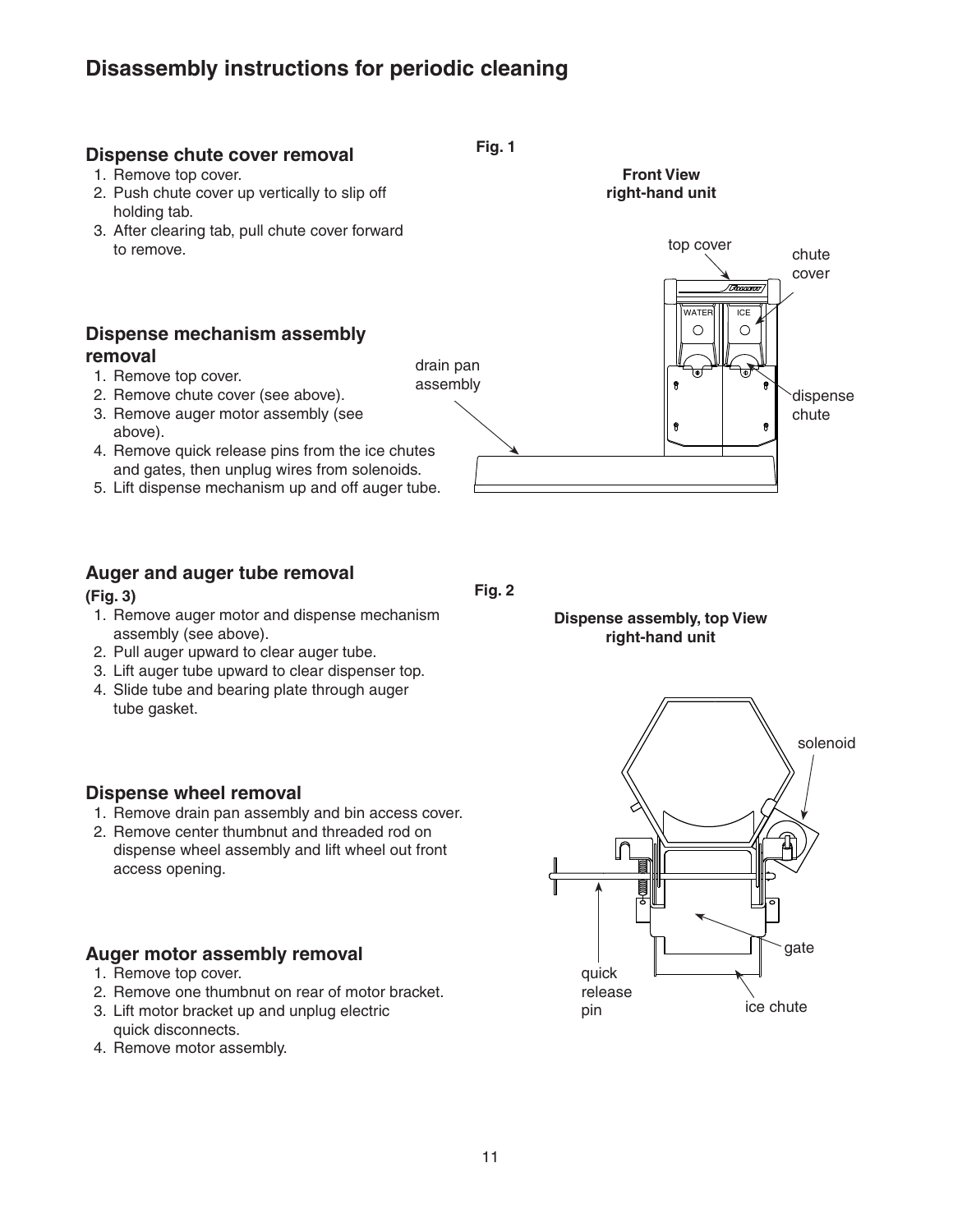**Front view**



# **Service**

# **Disassembly instructions for service requirements only – NOT required for any cleaning procedure**

#### **Dispense wheel motor removal** (Fig. 3)

- 1. Remove drain pan, bin access cover and dispense wheel.
- 2. Remove stainless steel baffle plate under dispense wheel.
- 3. Remove two screws holding wheel motor bracket on bin.
- 4. Lift plate and motor up.
- 5. Unplug electric quick disconnects from motor.
- 6. Lift motor and mounting plate out front access opening.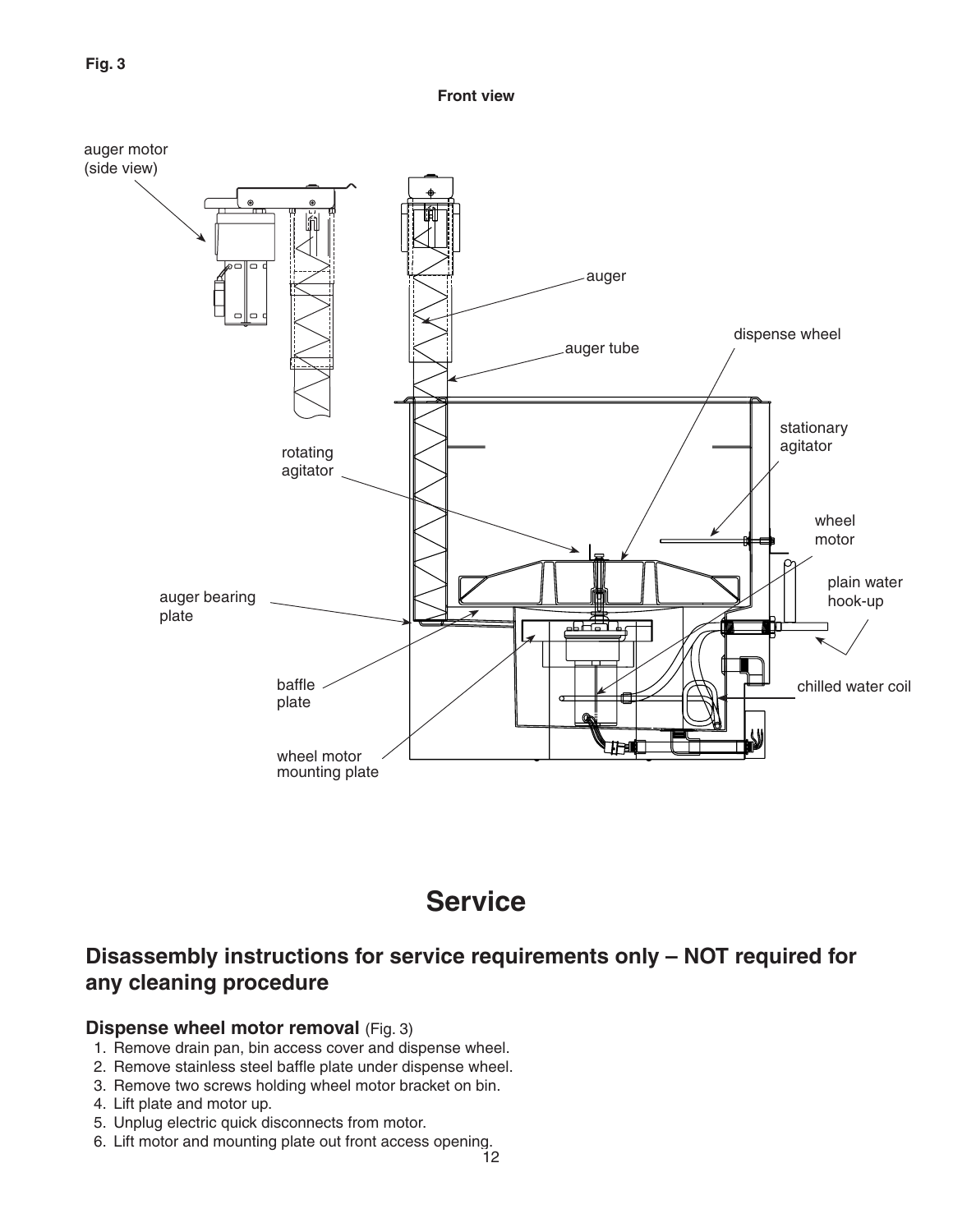# **Wiring diagrams**

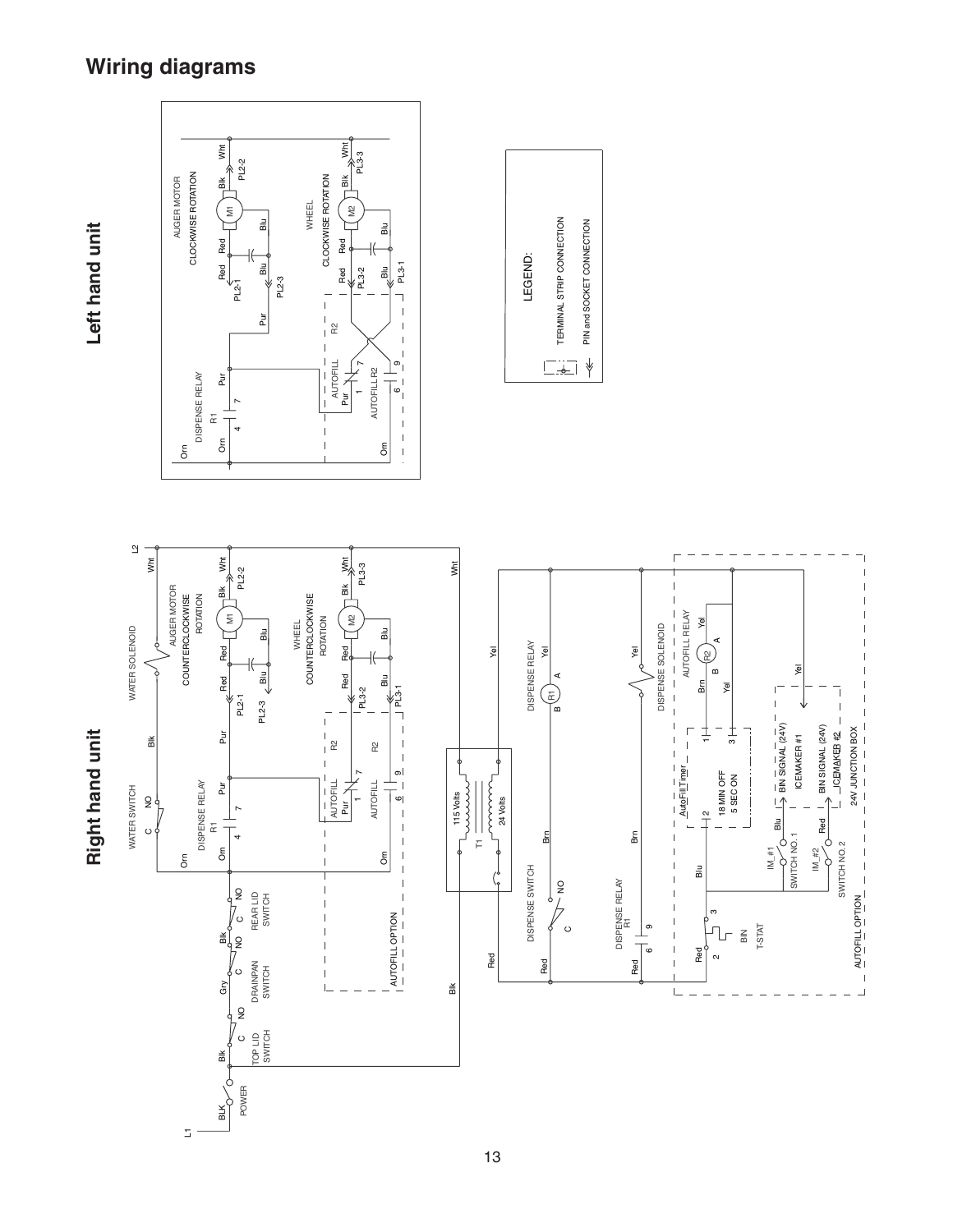# **Before calling for service**

- 1. Check that there is ice in dispenser and that congealed cubes are not causing a jam.
- 2. Check that circuit breaker and switches are in ON position.
- 3. Check that drain pan, rear lid and top are on securely. If ajar, dispenser will not operate. When the top is off, auger does not operate, even though the solenoids do.
- 4. Check that all drains are clear.  **Note:** For units equipped with Follett compressed nugget icemaker, see Icemaker Operation and Service Manual for service and troubleshooting information**.**

# **Dispenser troubleshooting guide**

| <b>Symptom</b>                                                                             | Possible cause                                                                                                                                                                                                           | <b>Solution</b>                                                                                                                                                                                                                                                                             |
|--------------------------------------------------------------------------------------------|--------------------------------------------------------------------------------------------------------------------------------------------------------------------------------------------------------------------------|---------------------------------------------------------------------------------------------------------------------------------------------------------------------------------------------------------------------------------------------------------------------------------------------|
| Ice does not dispense.<br>• Auger motor does not run<br>• Wheel motor does not run         | 1. Power switch faulty or in OFF<br>position; loose connection.<br>2. Faulty dispense switch.<br>3. Faulty transformer.<br>4. Drain pan ajar.<br>5. Faulty drain pan safety switch.                                      | 1. Turn power switch to ON position;<br>check connections.<br>2. Replace switch.<br>3. Replace transformer.<br>4. Check pan and reseat.<br>5. Replace switch.                                                                                                                               |
| Ice does not dispense.<br>• Auger motor runs<br>• Wheel motor runs<br>• Gate does not open | 1. Loose electrical connection.<br>2. Linkage problem between<br>solenoid and gate.<br>3. Faulty solenoid.                                                                                                               | 1. Check connections.<br>2. Check linkage.<br>3. Replace solenoid.                                                                                                                                                                                                                          |
| Ice does not dispense.<br>• Auger motor does not run<br>• Wheel motor runs                 | 1. Loose electrical connection.<br>2. Faulty auger motor.<br>3. Faulty run capacitor.                                                                                                                                    | 1. Check connections.<br>2. Check auger motor.<br>3. Check run capacitor.                                                                                                                                                                                                                   |
| Ice does not dispense.<br>• Auger motor runs<br>. Wheel motor does not run                 | 1. Loose electrical connection.<br>2. Faulty wheel motor.<br>3. Faulty run capacitor.                                                                                                                                    | 1. Check connections.<br>2. Check wheel motor.<br>3. Check capacitor.                                                                                                                                                                                                                       |
| No ice in dispenser.                                                                       | 1. Power switch in OFF position or<br>faulty.<br>2. Bin signal switches in OFF<br>position or faulty.<br>3. Faulty bin thermostat.<br>4. Faulty transformer.<br>5. Icemaker related problem.<br>6. Faulty run capacitor. | 1. Check switch and replace if<br>necessary.<br>2. Check switch and replace if<br>necessary.<br>3. Replace bin thermostat.<br>4. Replace transformer.<br>5. Refer to icemaker Operation and<br>Service Manual for diagnosing.<br>6. Check for power and bin signal on<br>icemaker PC board. |

#### **If problems persist after following this basic troubleshooting guide, call Follett's technical service department toll free at (800) 523-9361 or (610) 252-7301.**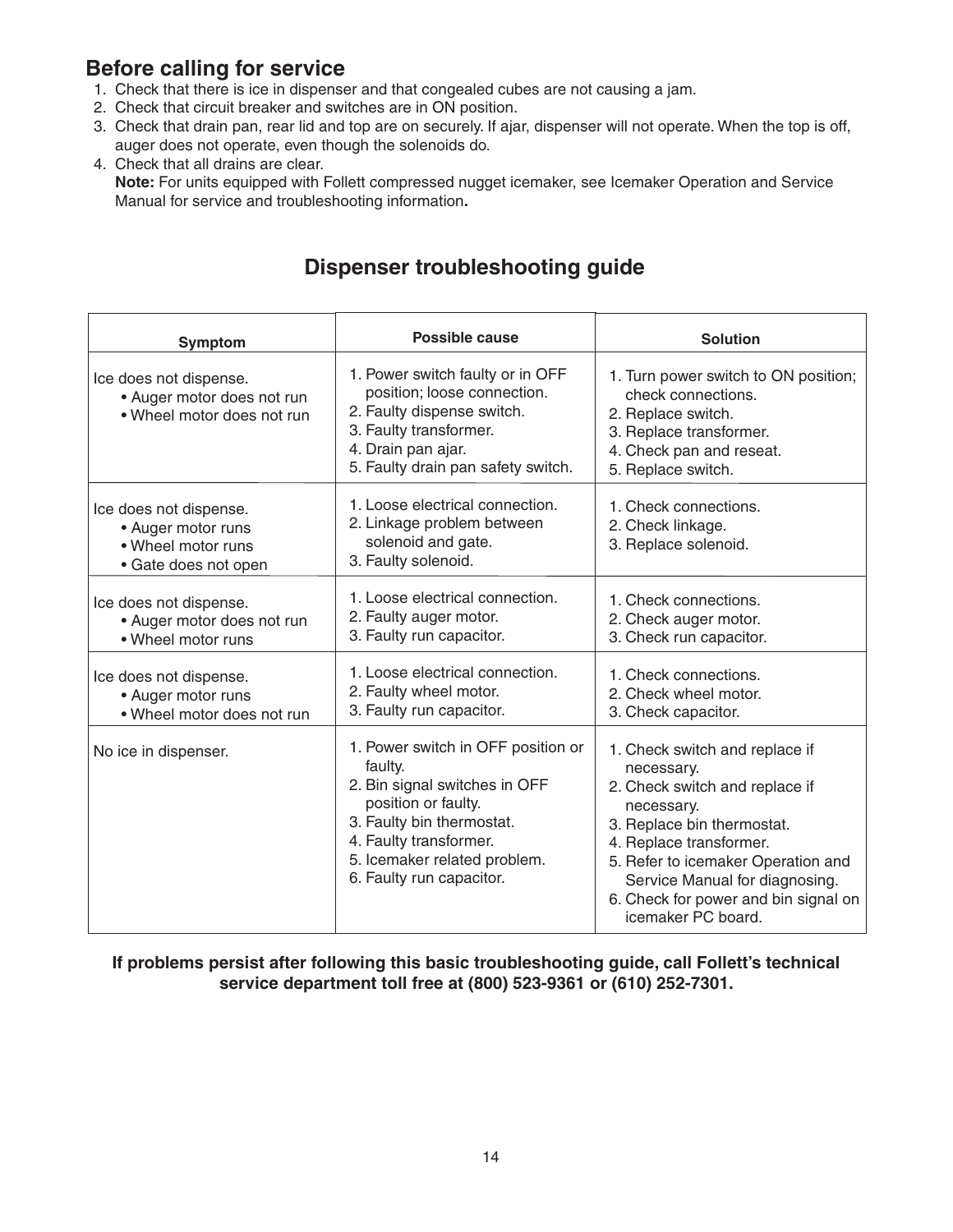# **Replacement parts**

### **Dispenser exterior**

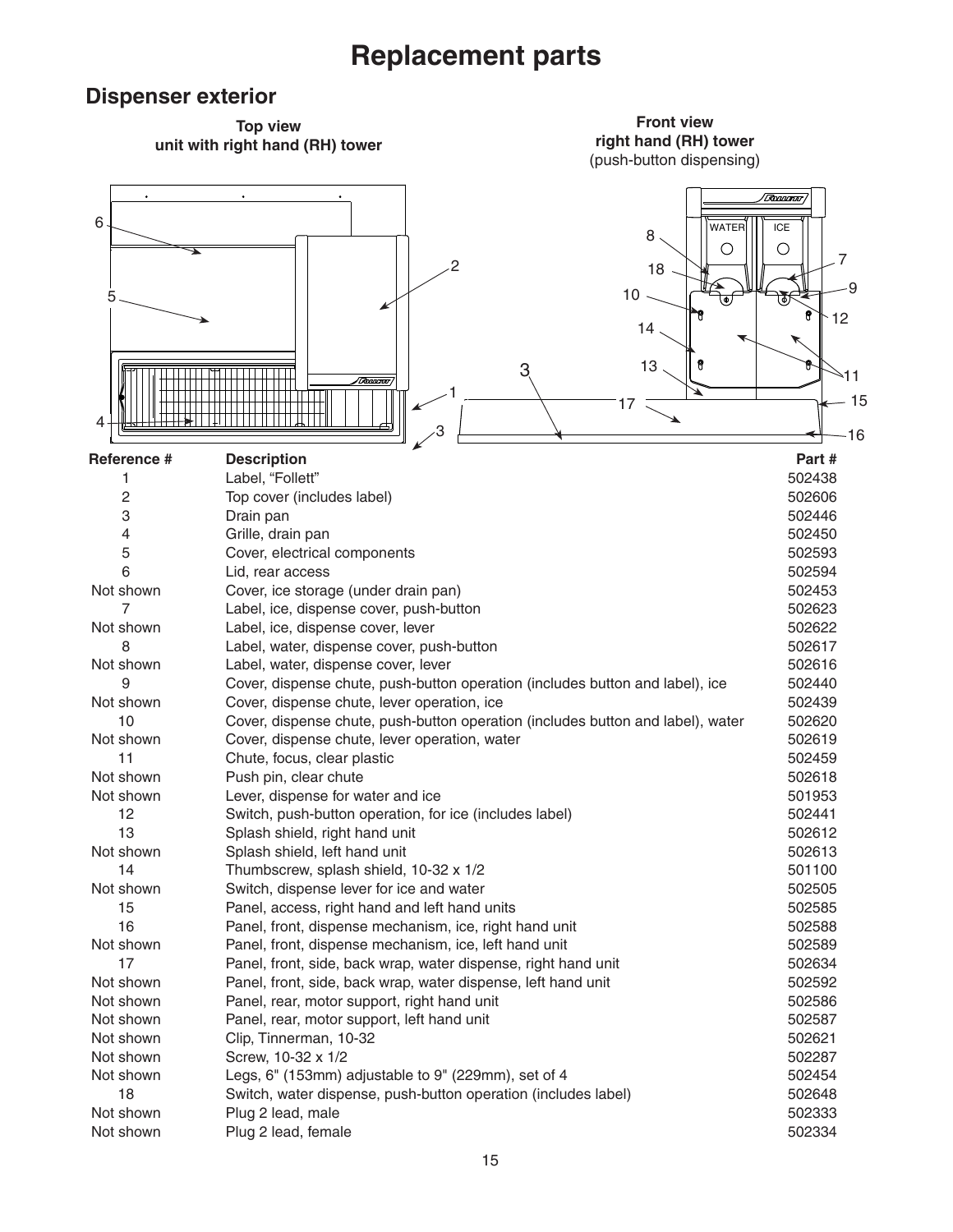



| Reference # | <b>Description</b>                               | Part#    |
|-------------|--------------------------------------------------|----------|
|             | Gate, dispense                                   | 502455   |
| 2           | Linkage pin, gate/solenoid                       | 502456   |
| 3           | Pin, quick release, 5.53" (141mm), dispense gate | 502102   |
| 4           | Solenoid (includes linkage pin)                  | 00126607 |
| 5           | Dispense mechanism assembly, right hand unit     | 502458   |
| Not shown   | Dispense mechanism assembly, left hand unit      | 502496   |
| 6           | Spring, dispense mechanism (1 per side)          | 501950   |
| 7           | Chute, ice                                       | 502457   |
| 8           | Wrap, dispense mechanism                         | 502607   |
| 9           | Bushing, Ni liners                               | 501249   |
| 10          | Screw, 8-32 x 5/16                               | 502625   |
| 11          | Pin, spring                                      | 502624   |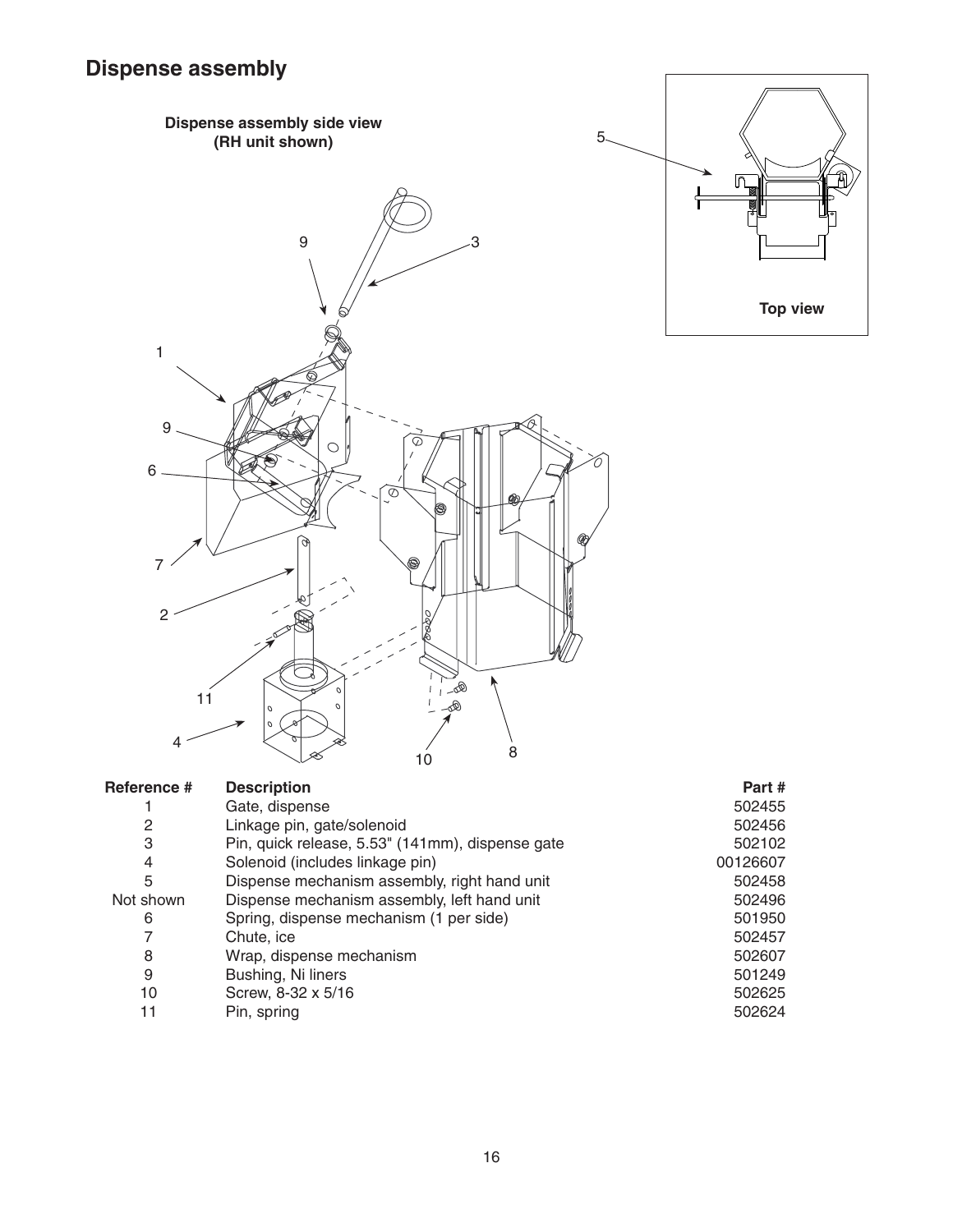# **Hopper**



| <b>Description</b>                                    | Part#                                                                                                                                                                                                                                                                                                                                                                                                                                                                 |
|-------------------------------------------------------|-----------------------------------------------------------------------------------------------------------------------------------------------------------------------------------------------------------------------------------------------------------------------------------------------------------------------------------------------------------------------------------------------------------------------------------------------------------------------|
| Auger, LH unit (black, stamped with "1")              | 502491                                                                                                                                                                                                                                                                                                                                                                                                                                                                |
| Auger, RH unit (gray, stamped with "2")               | 502492                                                                                                                                                                                                                                                                                                                                                                                                                                                                |
| Plate, auger bearing                                  | 501696                                                                                                                                                                                                                                                                                                                                                                                                                                                                |
| Tube, auger, right hand unit                          | 502487                                                                                                                                                                                                                                                                                                                                                                                                                                                                |
| Tube, auger, left hand unit                           | 502488                                                                                                                                                                                                                                                                                                                                                                                                                                                                |
| Wheel, dispense (includes stud and rotating agitator) | 501681                                                                                                                                                                                                                                                                                                                                                                                                                                                                |
| Baffle (under dispense wheel)                         | 501684                                                                                                                                                                                                                                                                                                                                                                                                                                                                |
| Drive bar (under dispense wheel)                      | 501682                                                                                                                                                                                                                                                                                                                                                                                                                                                                |
| Motor, vertical auger                                 | 502476                                                                                                                                                                                                                                                                                                                                                                                                                                                                |
| Motor, wheel                                          | 502560                                                                                                                                                                                                                                                                                                                                                                                                                                                                |
|                                                       | 501333                                                                                                                                                                                                                                                                                                                                                                                                                                                                |
| Spacer, wheel motor                                   | 501768                                                                                                                                                                                                                                                                                                                                                                                                                                                                |
|                                                       | 501782                                                                                                                                                                                                                                                                                                                                                                                                                                                                |
|                                                       | 502484                                                                                                                                                                                                                                                                                                                                                                                                                                                                |
|                                                       | 502615                                                                                                                                                                                                                                                                                                                                                                                                                                                                |
|                                                       | 502490                                                                                                                                                                                                                                                                                                                                                                                                                                                                |
|                                                       | 502497                                                                                                                                                                                                                                                                                                                                                                                                                                                                |
|                                                       | 500366                                                                                                                                                                                                                                                                                                                                                                                                                                                                |
|                                                       | 502522                                                                                                                                                                                                                                                                                                                                                                                                                                                                |
|                                                       | 502523                                                                                                                                                                                                                                                                                                                                                                                                                                                                |
|                                                       | 501176                                                                                                                                                                                                                                                                                                                                                                                                                                                                |
|                                                       | 502461                                                                                                                                                                                                                                                                                                                                                                                                                                                                |
|                                                       | 502356                                                                                                                                                                                                                                                                                                                                                                                                                                                                |
|                                                       | 502674                                                                                                                                                                                                                                                                                                                                                                                                                                                                |
|                                                       | 502672                                                                                                                                                                                                                                                                                                                                                                                                                                                                |
|                                                       | 502673                                                                                                                                                                                                                                                                                                                                                                                                                                                                |
|                                                       | Seal, wheel motor<br>Capacitor, wheel motor<br>Agitator, rotating, 21" (534mm) long<br>Plate, wheel motor mounting<br>Agitator, stationery<br>Bracket, ice tube, double tube<br>Ice transport tube (sold by the foot)<br>Ice transport tube, 10 ft<br>Ice transport tube, 20 ft<br>Insulation, transport tube (sold by the foot)<br>Coil, plain water<br>Tubing, water (sold by the foot)<br>Cover, blank ice entry<br>Gasket, ice entry<br>Plate, ice entry, 2 holes |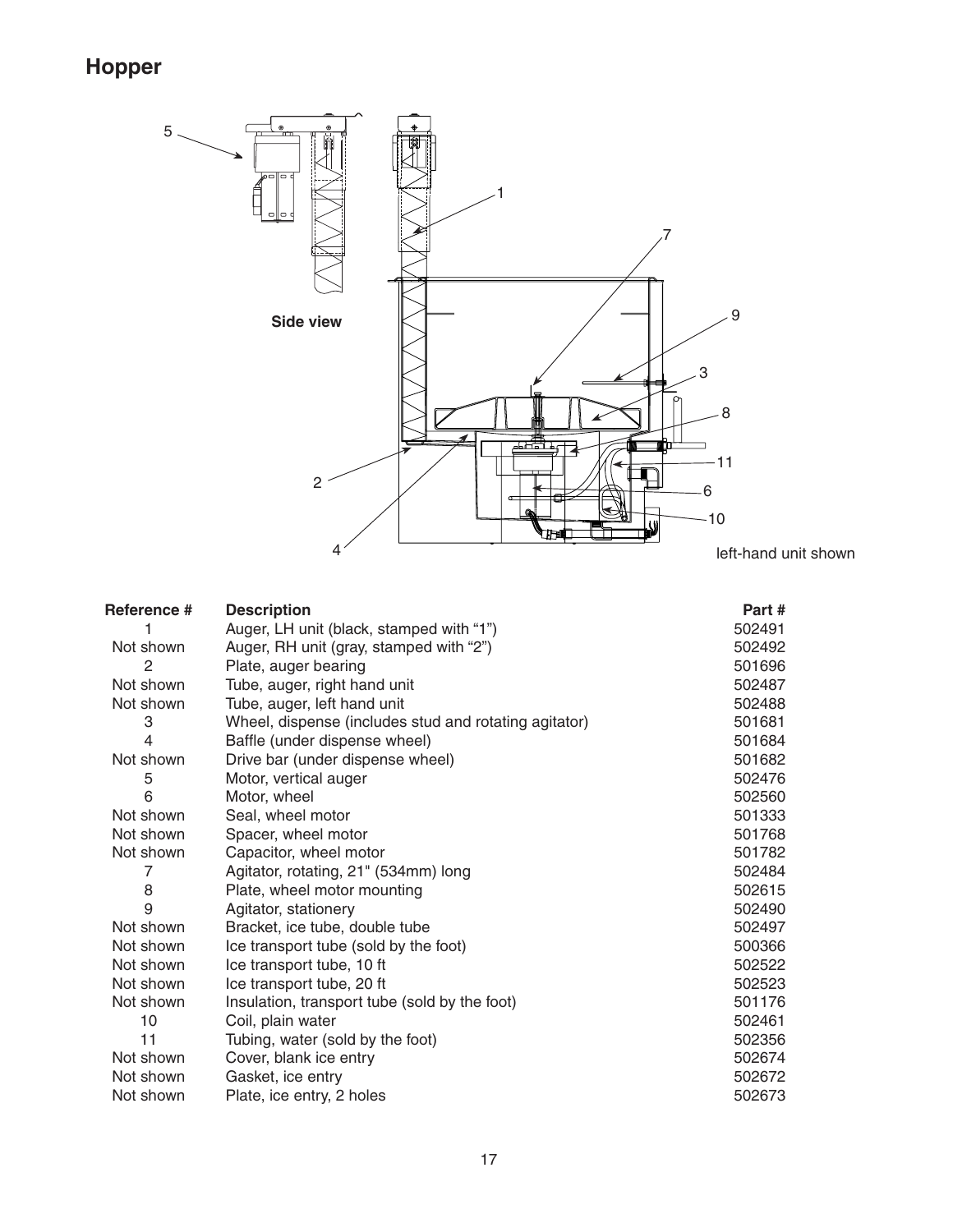# **Auger motor**

# **Side view Top view**



| Reference # | <b>Description</b>                                              | Part#  |
|-------------|-----------------------------------------------------------------|--------|
|             | Auger motor/drive assembly, vertical (includes all items below) | 502493 |
|             | Motor, vertical auger (includes gearbox and capacitor)          | 502476 |
| 2           | Chain, auger drive #35, 40p                                     | 502477 |
| 3           | Sprocket 35#, 22T 5/8 bore                                      | 502478 |
| 4           | Sprocket 35#, 12T 5/8 bore                                      | 502479 |
| 5           | Drive shaft                                                     | 502480 |
| 6           | Bearing, auger, upper and lower                                 | 501314 |
| 7           | Cover and bearing, chain drive (includes 501314)                | 502481 |
| 8           | Capacitor, 25mf, 270V                                           | 501550 |
| 9           | Key, Woodruff                                                   | 502482 |
| 10          | Washers, thrust (4)                                             | 501765 |
| 11          | Mounting plate, auger motor (includes 501314)                   | 502483 |
|             |                                                                 |        |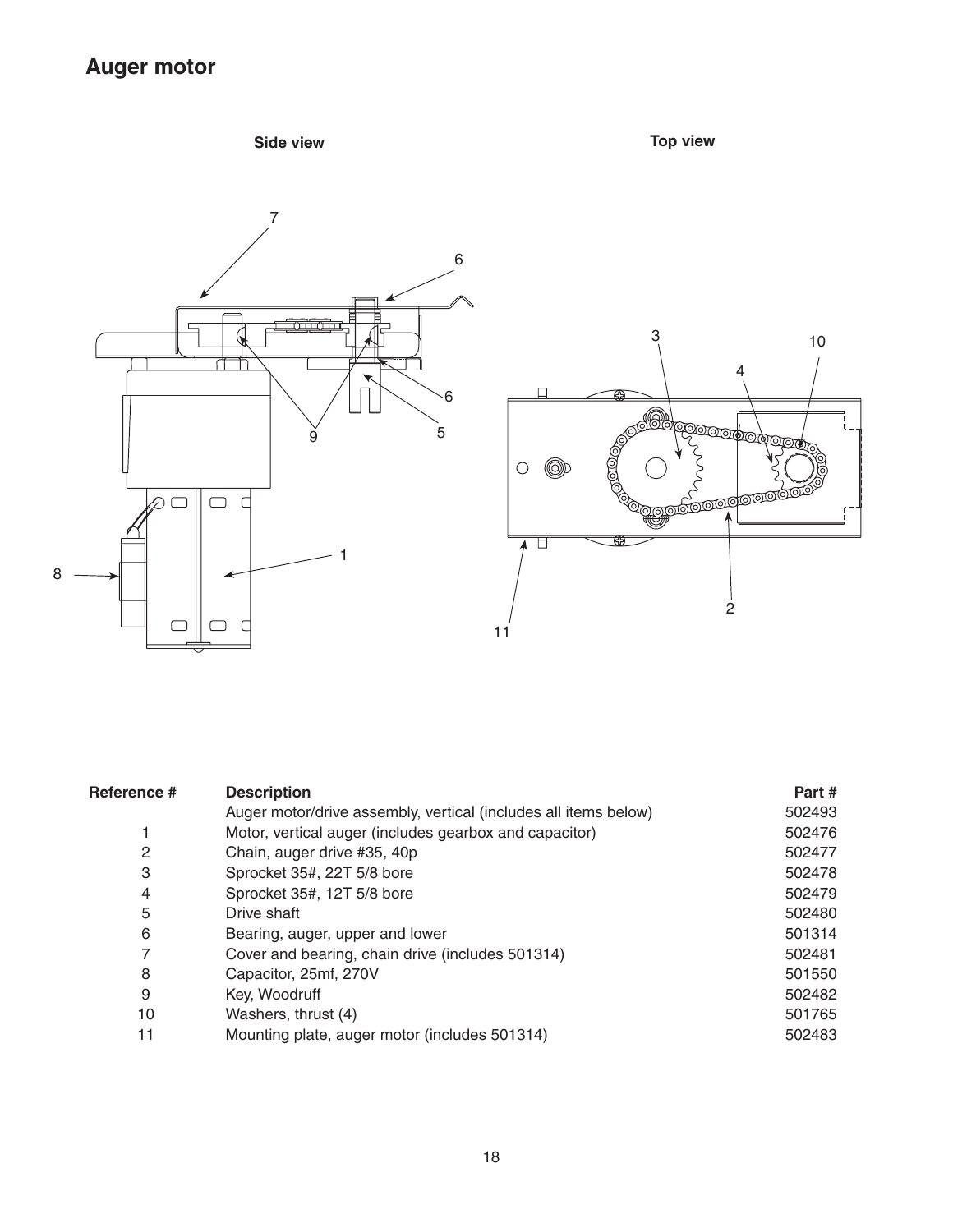# **Electrical components**



| Reference # | <b>Description</b>                                   | Part#  |
|-------------|------------------------------------------------------|--------|
|             | Transformer, 24V                                     | 502058 |
| 2           | Relay, dispense                                      | 501826 |
| 3           | Relay, auto fill                                     | 501826 |
| 4           | Timer, auto fill (automatic fill units)              | 502471 |
| 5           | Strip, terminal                                      | 502472 |
| 6           | Tube, water dispense, stainless steel                | 502356 |
| 7           | Bracket, water solenoid                              | 502611 |
| 8           | Fitting, outlet, 1/8 MPT x 3/8, compression          | 502562 |
| 9           | Valve, solenoid, water                               | 502243 |
| 10          | Fitting, inlet, plastic, 1/4 barb                    | 502637 |
| 11          | Tubing, water (sold by the foot)                     | 502356 |
| 12          | Switch, safety                                       | 502511 |
| 13          | Switches (power and icemaker)                        | 502209 |
| 14          | Bracket, switch, mounting (power and icemaker)       | 502638 |
| 15          | Chute, focus, clear plastic                          | 502459 |
| Not shown   | Switch, safety, rear cover assembly, left hand unit  | 502498 |
| 16          | Switch, safety, rear cover assembly, right hand unit | 502499 |
| Not shown   | Switch, safety, drain pan assembly, left hand unit   | 502500 |
| 17          | Switch, safety, drain pan assembly, right hand unit  | 502501 |
| Not shown   | Switch, dispense, lever                              | 502505 |
| 18          | Bracket, safety switch, drain pan, right hand unit   | 502609 |
| Not shown   | Bracket, safety switch, drain pan, left hand unit    | 502610 |
| 19          | Bracket, safety switch, rear                         | 502608 |
| Not shown   | Thermostat, bin level                                | 500514 |